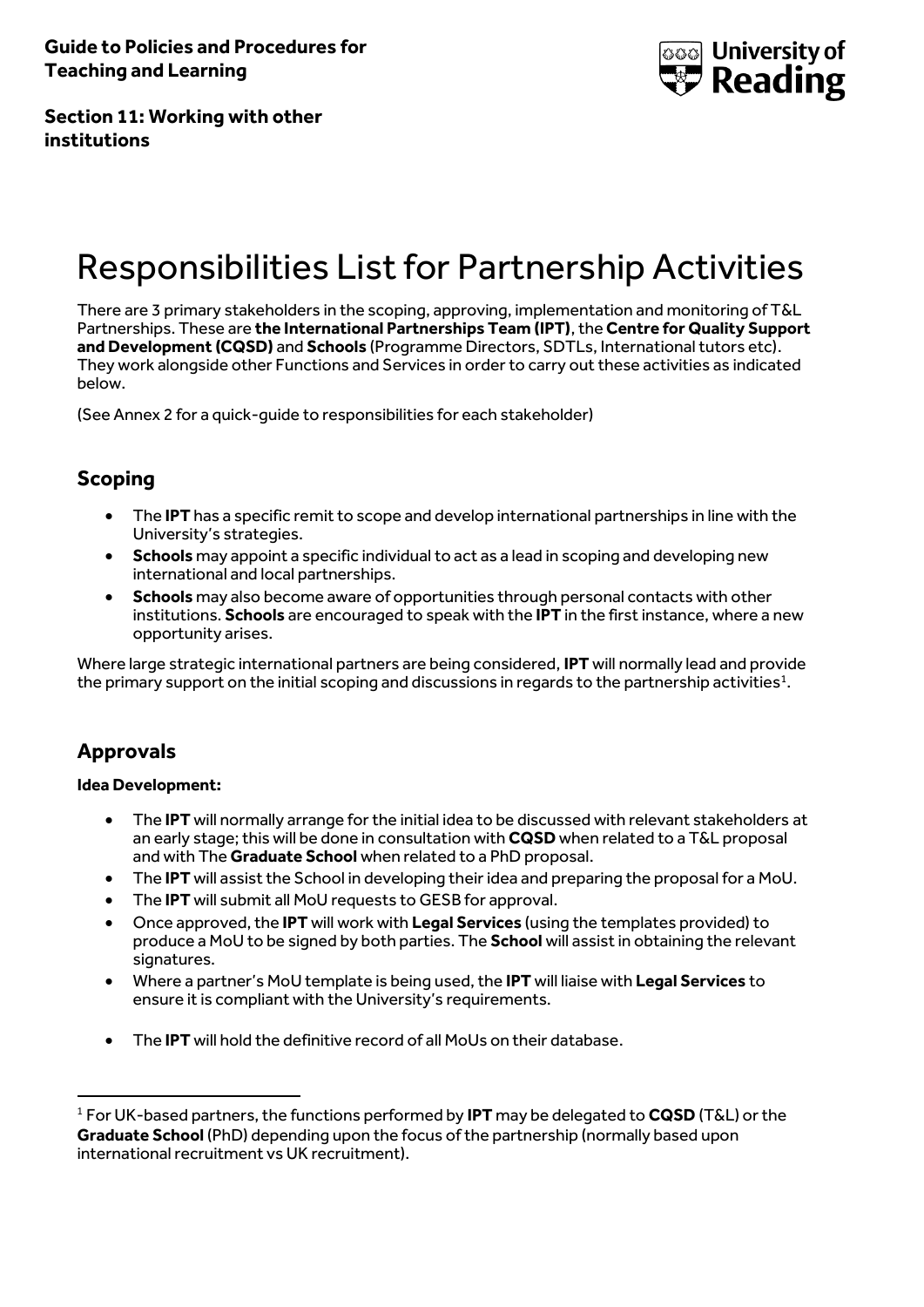Where the MoU is leading to a recruitment arrangement (Double Masters, 4+1):

- The **IPT** will ensure approval for the arrangement has been given from the Head of School.
- The **IPT** will organise for any fee reduction applications to go to the Fees Sub-group for consideration and approval.
- Once approved, the **IPT** will work with **Legal Services** (using the templates provided) to produce a MoA to be signed by both parties. The **School** will assist in obtaining the relevant signatures.
- The **IPT** will hold the definitive record of all recruitment MoAs on their database.

Where the MoU is leading to a T&L partnership or a PhD, further documentation will be required.

### **Documentation:**

 $\overline{a}$ 

- The **IPT** will assist **Schools** in developing their partnership idea and business plan in consultation with the relevant stakeholders.<sup>2,3</sup>
- **CQSD** will usually be involved in early discussions about the programme development in order to advise on programme and partnership design and to prepare for any upcoming due diligence requirements.
- **CQSD** will request due diligence and policy information in support of the programme development and approval. **CQSD**, **IPT** or the **School** will liaise with the partner to obtain this information, as relevant (ie: depending on who has the direct relationship with the partner)
- The **IPT** will work with the **School**to complete all of the relevant paperwork for the programme approval (liaising with stakeholders as needed):
	- o Progression arrangements: Curriculum Mapping and Business Plan
	- o T&L Partnerships: Form A Programme Approval, and all relevant Service consultations and sign-offs, Programme Specifications, Module Descriptions and Business Proposal
	- o International PhDs: Please consult the IPT on a case by case basis
- The relevant **TLD**, in consultation with **CQSD,** will decide whether a site visit is required for the proposed partnership programme.
- **CQSD** and the **TLD** will carry out due diligence on the partner and the proposed programme, and undertake a site visit (where required).
- **CQSD** and the **TLD** will produce a report and action plan based on its due diligence findings.
- The **School,** with support from **IPT,** will consider the due diligence report and address any issues highlighted in the action plan.
- The **TLD** will advise if academic scrutiny is required as part of the programme approval process. Where it is required **CQSD** will ensure that this process is carried out.
- The **School** (and **IPT** where relevant) will consider the outcomes of the academic scrutiny process and address any issues highlighted.
- **IPT** and the **Schoo**l will ensure all final sign-offs for the programme approval, following due diligence and scrutiny, have been completed (including SBTL/SDTL, HoS and TLD). **CQSD** will ensure all of the relevant paperwork is presented to UPB for consideration and University approval.
- **CQSD** will inform the **School** and **IPT** of the outcomes of the UPB consideration and any further follow up actions required for approval.

<sup>&</sup>lt;sup>2</sup> For UK-based partnerships with, primarily, UK recruitment, the responsibilities of IPT will normally be carried out by CQSD.

<sup>&</sup>lt;sup>3</sup> For PhD arrangements the Graduate School will undertake the responsibilities assigned to CQSD.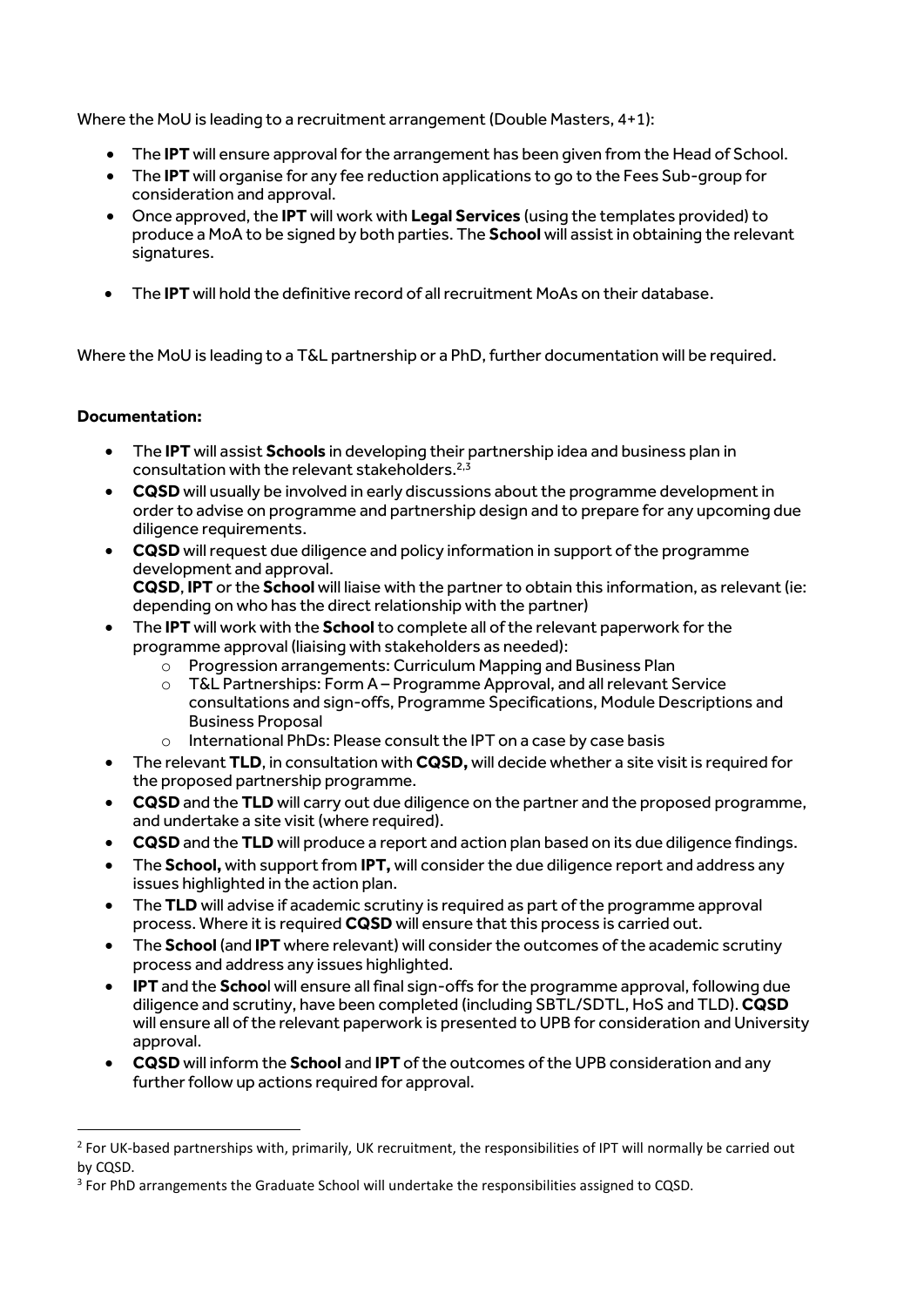### **Approval and contract:**

- Once approved, **CQSD** will normally liaise with **Legal Services** to produce the MoA. This may be delegated to the **IPT**, but **CQSD** will always be consulted on the contents of the Agreement prior to signing.
- The **IPT** (with the **School**) will normally liaise with the partner in regards to Agreement negotiations, acting with **Legal Services**.
- The **IPT** (and/or **CQSD)** will liaise with the University VCs Office and the partner to obtain relevant signatures on all new Agreements.
- Once signed, **CQSD** will keep a copy of the signed Agreement on file.
- **CQSD** will hold the definitive record of all T&L MoAs on their database
- **IPT** will hold the definitive record of all PhD MoAs on their database

## **Implementation**

The **School** has primary responsibility for launching and operationalising the Partnership, in accordance with the MoA and approved Programme Specification (unless otherwise stated in the approval documents).

The **IPT** may support the **School** in coordinating the set-up of some of the activities, for example RISIS codes, marketing arrangements and any actions assigned to them in the Action Plan.

**CQSD** will be able to advise the **School** on any set-up or ongoing quality assurance issues as they arise.

**CQSD** will create and maintain an Operational Handbook Template for **Schools** to use in documenting the operations for their programme and partnership.

The **IPT** will assist the **School**to complete the Operational Handbook.

The **School** is responsible for maintaining the Operational Handbook and ensuring it is kept up to date.

## **Monitoring and Review**

### **1 year follow up:**

- One year after the approval of a programme **CQSD** will ask the **School** for a 1 year follow up report on their action plan(s).
- The **School** are required to respond to these with the support from the **IPT** where relevant
- **CQSD** will ensure all completed one-year follow up reports are considered by UPB and will feedback to the **School** any comments from UPB and any further follow up actions.

### **Annual Monitoring and Reporting:**

There are 2 main annual reviewing processes for partnership programmes. The Annual Quality Assurance Review of Programmes (AQAR) and the Partnership Annual Review.

 **Schools** are responsible for considering all partnership programmes as part of their AQAR process. **CQSD** manage the AQAR process across all Schools and prepare University level reports based on the School level AQAR reports.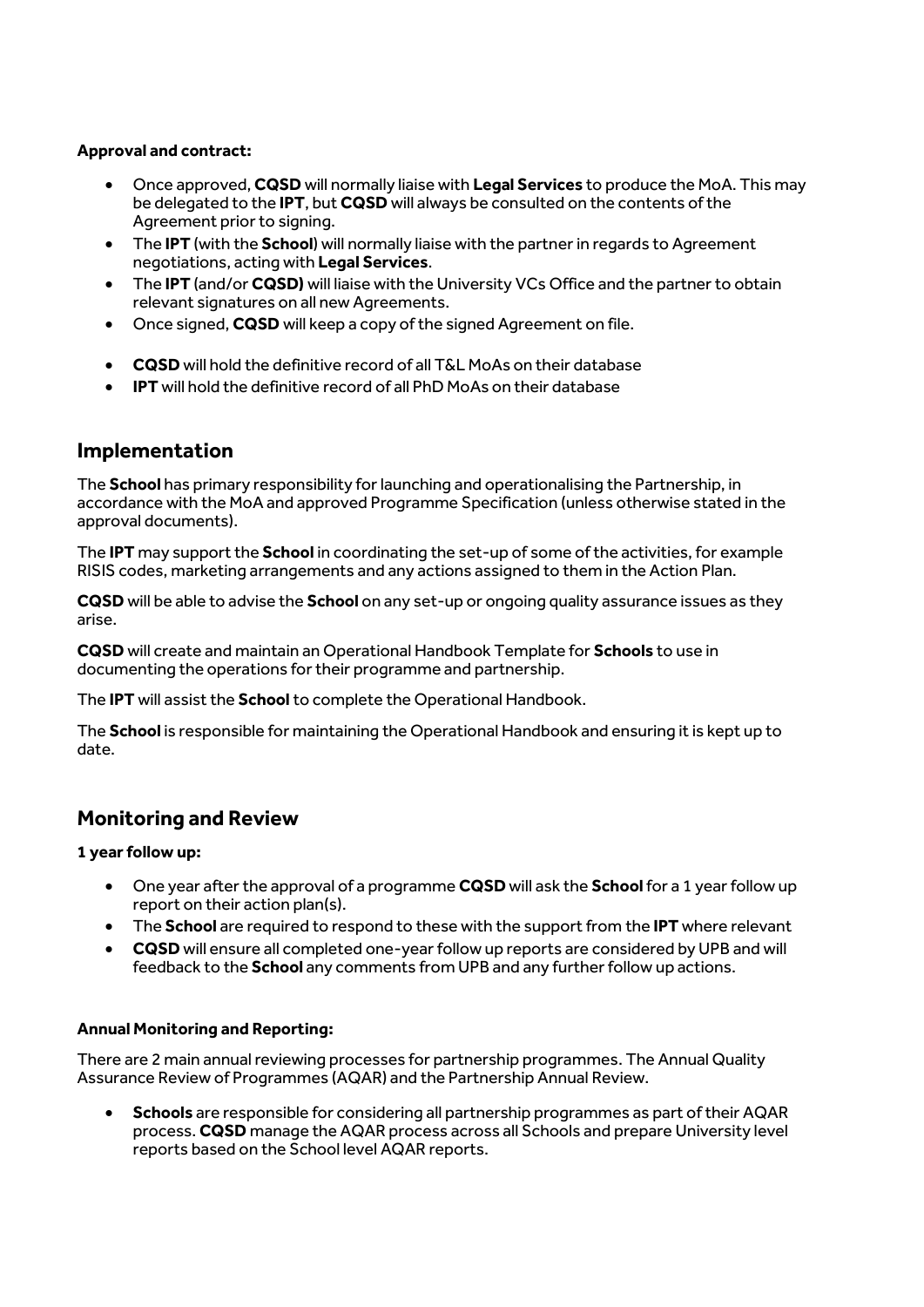- Alongside this, **CQSD** manages the Partnership Annual Review. **CQSD** will ask **Schools/ Programme Directors** to complete the appropriate Annual Partnership Monitoring Form (Form 1) and, where appropriate, **Schools/ Programme Directors** are required to obtain partner feedback through the Partner Sub-Report.
- **CQSD** will use the AQAR forms, the Form 1s and the Sub-Reports to complete the Partnership Annual Review to DELT and a RAG report to GESB.
- Alongside the RAG report to GESB, the **IPT** will manage Annual Monitoring for MoUs and recruitment arrangements. **IPT** will liaise with Schools and create a RAG report for GESB based on progress made and activity with the partner.

### **Partnership Reviews:**

Prior to the renewal of MoAs, and at least every 6 years, all Partnerships must be reviewed.

- **CQSD** will lead all aspects the Partnership Review process and will alert all stakeholders (including the **IPT**) 1 year in advance of a review deadline. **Schools**, in consultation with their TLD and other relevant stakeholders, will decide whether they want to renew the partnership or terminate the agreement.
- **Schools** are responsible for completing the Self-Evaluation Document, as part of the review process and providing any other requested information.
- **Schools** will usually help **CQSD** to plan and organise a site visit to the Partner where this is required**.**
- **CQSD** are responsible for completing the Partnership Review report and **Schools** must address any issues raised and where relevant produce an action plan.
- **CQSD** will ensure all paperwork is considered by UPB for the approval of continuation or withdrawal of the partnership.
- **CQSD** is responsible for liaising with **Legal Services** in regards to the renewal of the MoA, where relevant, or the production of a termination letter.
- The **School** and **IPT** may be required to assist **CQSD** with any new Agreement negotiations with the partner.
- **CQSD** will ensure that the new MoA is signed and recorded prior to the expiration of the previous MoA.

### **Periodic Review:**

All Schools and Departments are reviewed every six years and will include Partnership Programmes in their Periodic Review. This process is managed by **CQSD**.

# **Other**

Changes to Programmes:

- **CQSD** is responsible for overseeing any changes to partnership programmes and making sure these are approved by UPB.
- **Schools** will be required to complete any necessary approval paperwork for the proposed changes and **CQSD** will ensure these are considered by UPB.
- **CQSD** will be responsible for working with **Legal Services** to make any necessary amendments to the existing MoA.
- The **School** and **IPT** may be required to assist **CQSD** with any new Agreement negotiations with the partner.
- **CQSD** will ensure all new variation letters or changes to Agreements are signed and recorded in the database.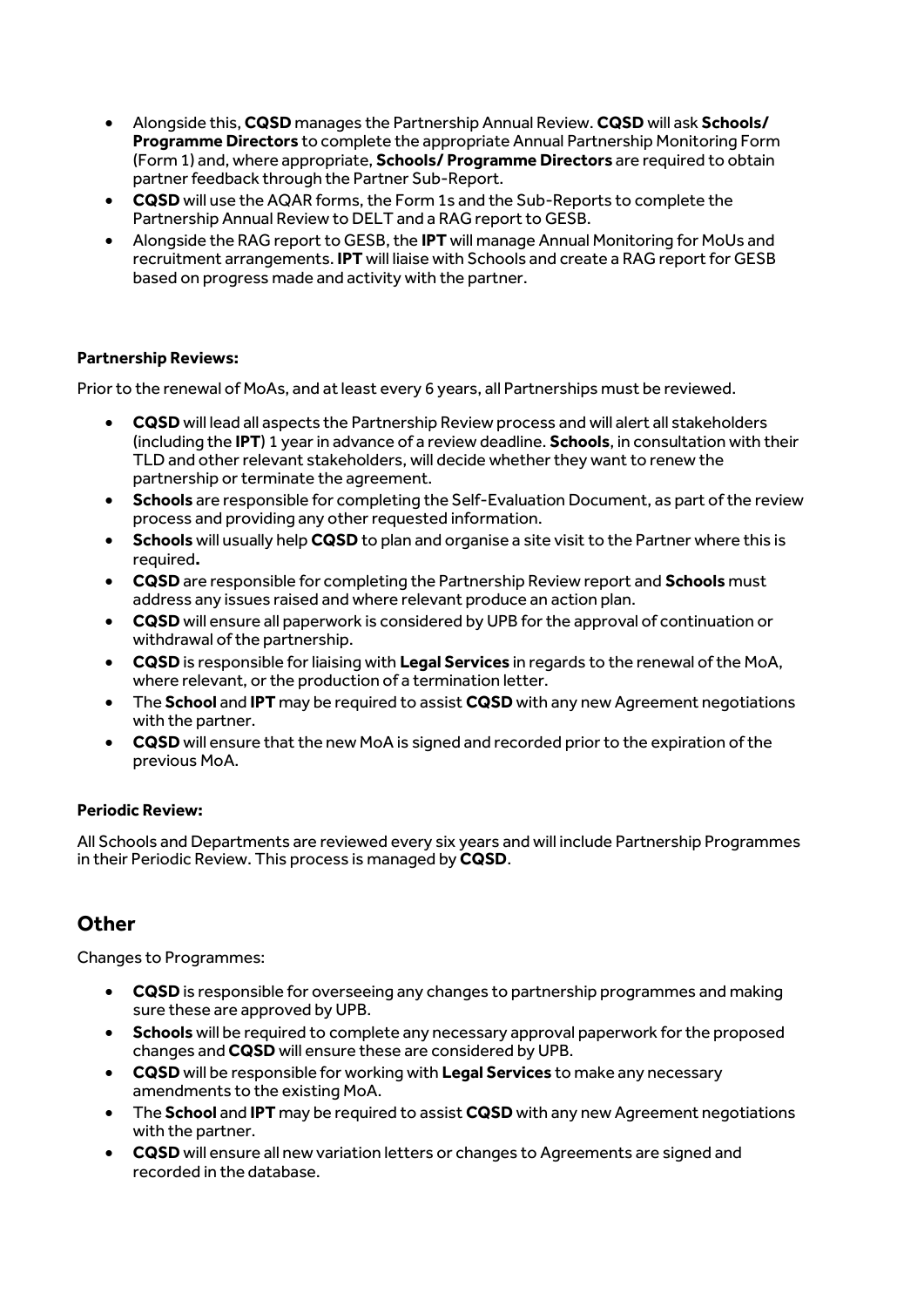

\* A letter of intent or NDA may be signed at this point by the Head of Partnerships as required. Due diligence may include a prospective partner questionnaire and site visit as appropriate

\*\* Could include new teaching partnership or change in type of partnership

\*\*\* Consultation will depend on the partnership, guidance is given in the documentation

ANNEX 1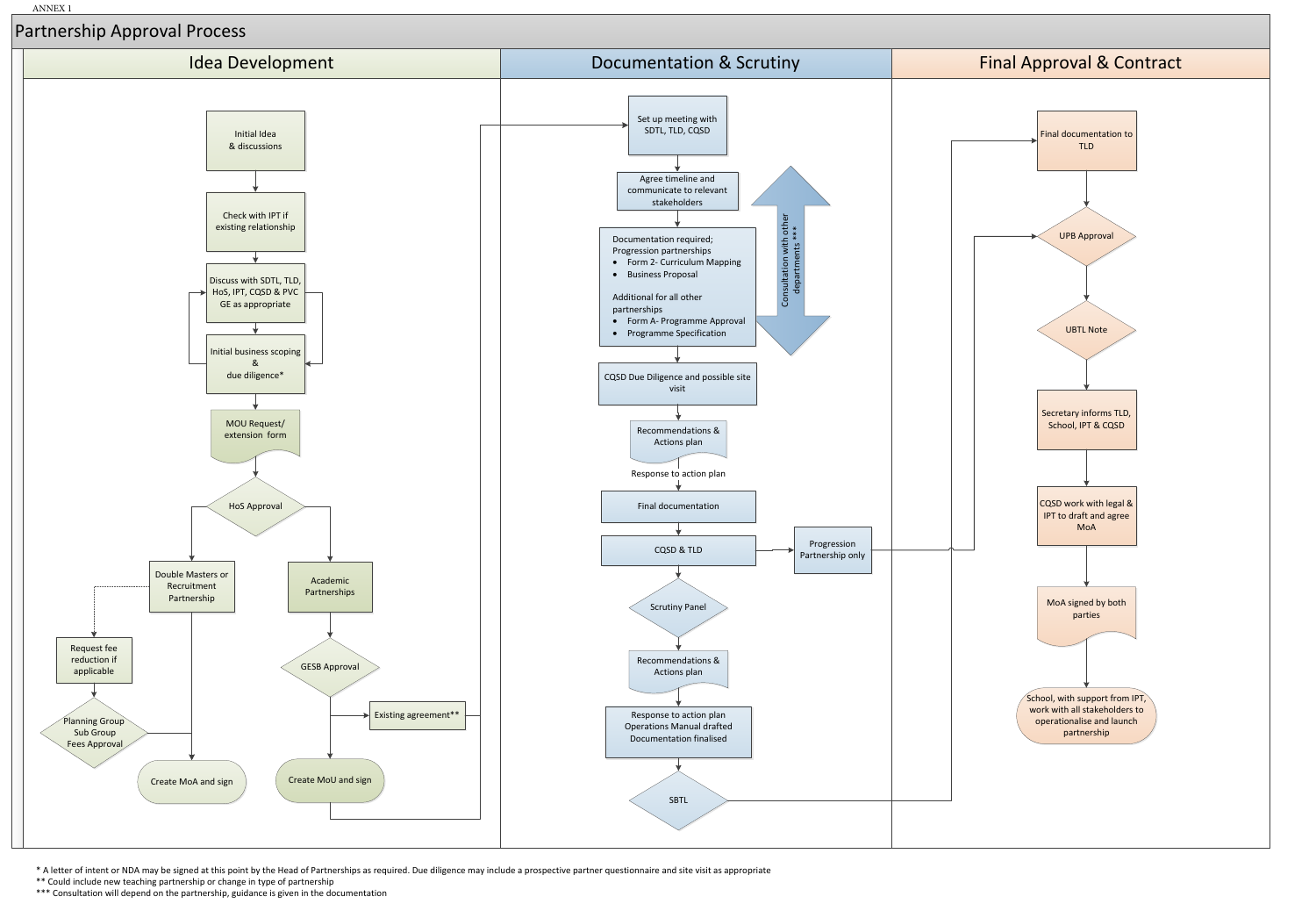# International Partnerships Team CQSD | | "Hitchianoniai" | | School | | Coste

Specific remit for scoping and developing international partnerships in line with the University strategies

Will usually lead and provide primary support for initial partnership scoping and discussions\*

May appoint a specific individual to lead their international strategy and develop new partnerships (internationally and locally)

May become aware of opportunities through personal contacts with other institutions

The **Graduate School** will advise on early scoping ideas for PhDs

\* For UK-based partners this function will normally be carried out by CQSD (T&L) or the Graduate School (PhDs)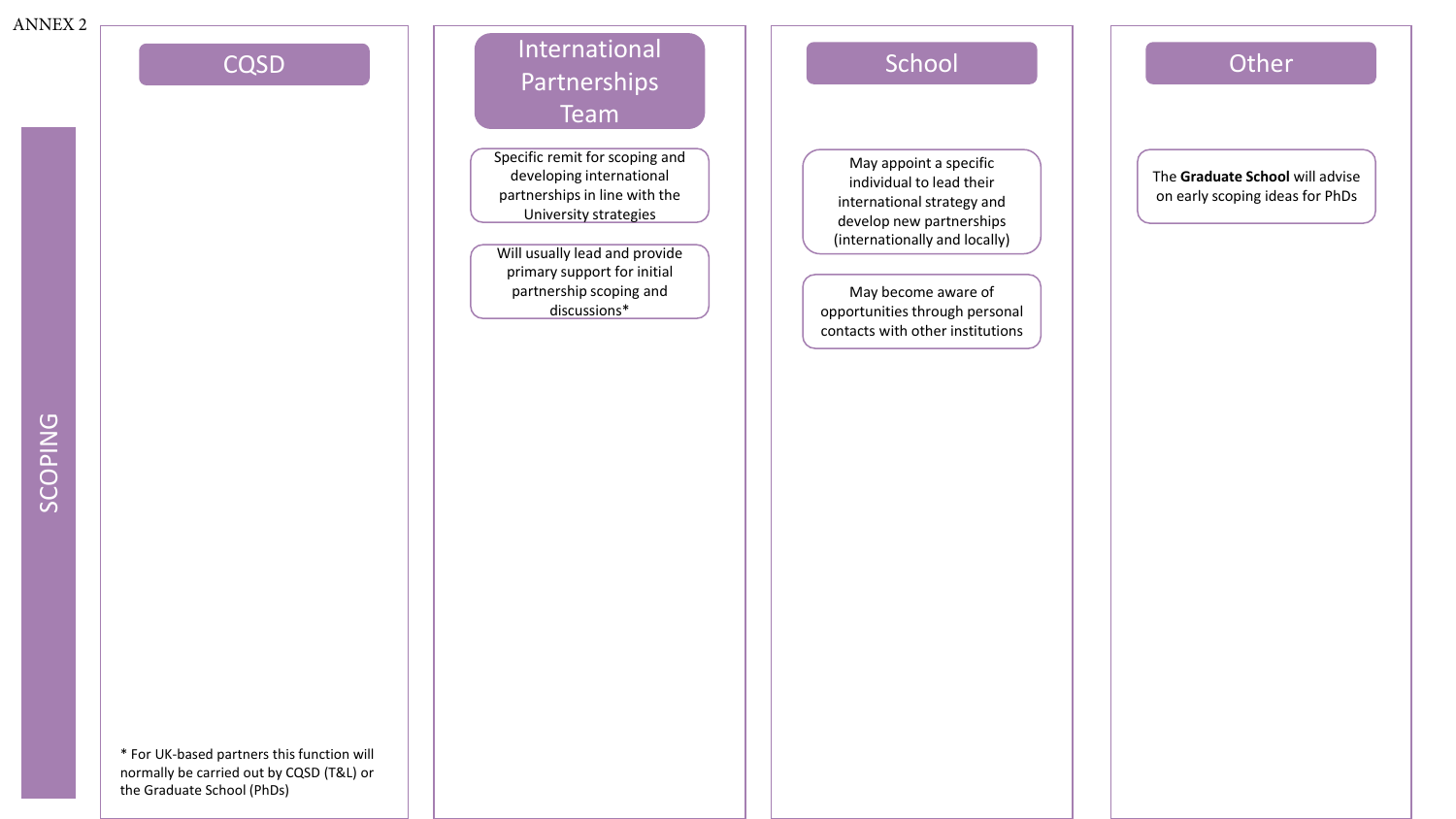

recruitment MoAs on their database

APPROVAL (Idea Development, MoUs and Recruitment Recruitment pue opment, MoU Arrangements) Arrangements) Devel  $\mathbf{e}$  $\bar{\Xi}$ APPROVAL

the Graduate School (PhDs)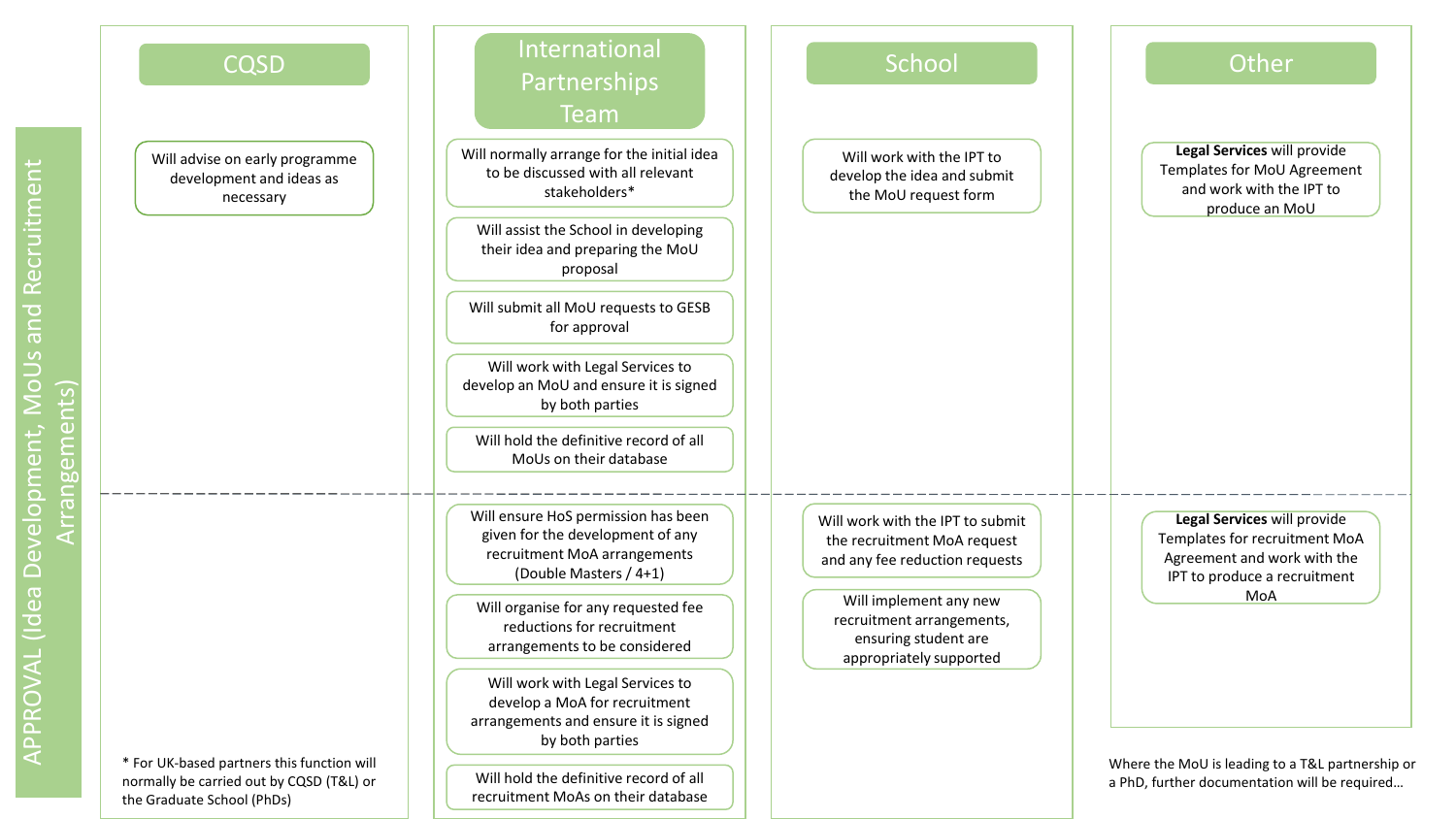Will advise on programme and partnership design and development

Will request due diligence and policy information (to be collated from the partner) in support of the programme development and approval

Will undertake due diligence of the partner and proposed programme, undertaking a site visit with the TLD where required

Will produce a report and action plan based on its due diligence findings

Will ensure programme scrutiny is carried out, where required Mill consider the findings of the

Will ensure all relevant paperwork is presented to UPB for consideration and University approval

Will inform the School and IPT (and relevant stakeholders) of the outcomes of the UPB consideration and any further follow up actions required for approval

# International Partnerships Team CQSD ( International District of School ) Other

Will assist Schools in developing their business plan, involving key stakeholders when needed

Will assist CQSD in obtaining the necessary due diligence and policy information from the partner

Will assist the School in its consideration and response to the CQSD due diligence report and action plan

Will work with the School to ensure all final sign -offs for programme approval have been completed

Will assist CQSD in obtaining the necessary due diligence and policy information form the partner

Will complete all the necessary paperwork:

- Progression arrangements: Curriculum Mapping and Business Plan
- T&L Partnerships: Form A (Programme Approval), with all relevant Service consultations and sign -offs, Programme Specifications, Module Descriptions and Business Proposal
- PhDs: Consult IPT on a case by case basis

CQSD due diligence report and will address any issues highlighted in the action plan

Will consider the findings of any programme scrutiny process and will address any issues highlighted in the report

Will ensure all School level sign offs for programme approval have been completed

**TLD** in consultation with CQSD will decide if a site visit is required and undertake said site visit as part of the due diligence process

**TLD** will work with CQSD to produce a due diligence report on the partner and proposed programme

**TLD** in consultation with CQSD will advise if programme scrutiny is required

**Graduate School** will undertake a separate approval process for PhD partnerships. Please liaise with the Graduate School and IPT for details on this process.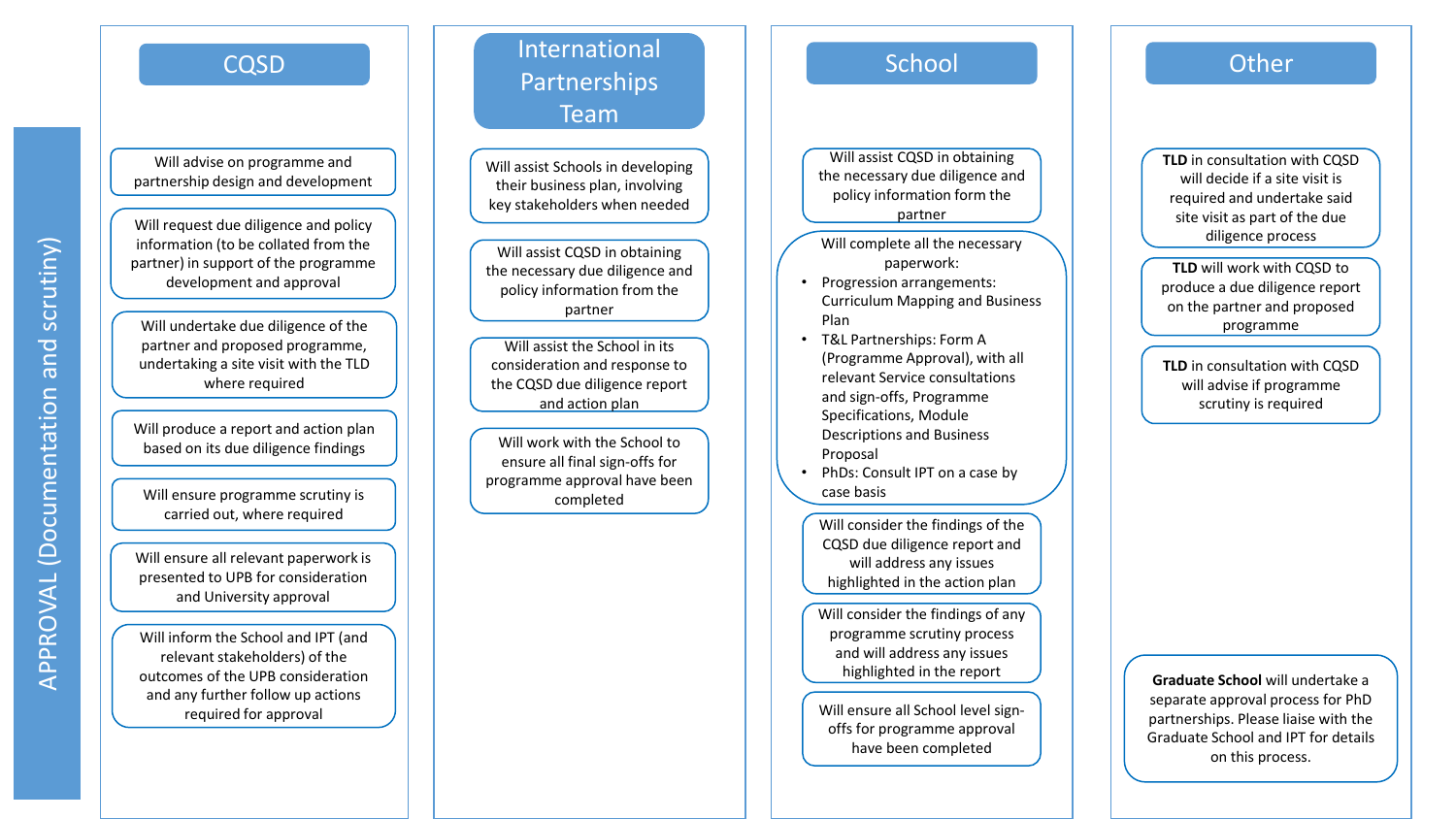Will liaise with Legal Services to produce an MoA

Will work with the VCs office to arrange signatures for the

Will hold the definitive record of all T&L MoAs on their database Will hold the definitive record of

Will advise the School on any set -up, or ongoing, quality assurance issues, as they arise

Will make available an Operational Handbook template to assist Schools in documenting partnership operations and responsibilities

International Partnerships Team CQSD ( International Decomposition of School ) Other

> Will support with the MoA drafting process, including liaison with the Partner

Will work with the VCs office to arrange signatures for the MoA

all PhD MoAs on their database

Will support the School in coordinating some aspects of the programme and partnership implementation (eg: setting up specific course codes, marketing, any specific actions designated to them during the due diligence process)

Will assist Schools in developing an Operational Handbook

Will support with the MoA drafting process – including liaison with the Partner

Will take the necessary steps, liaising with University Functions as appropriate, to launch and operationalise the partnership programme (in accordance with the MoA and approved Programme Specification)

Will develop an Operational Handbook, using the template and with assistance from the IPT, to ensure the smooth operations of the programme

**Legal Services** will produce an MoA for the new partnership arrangement